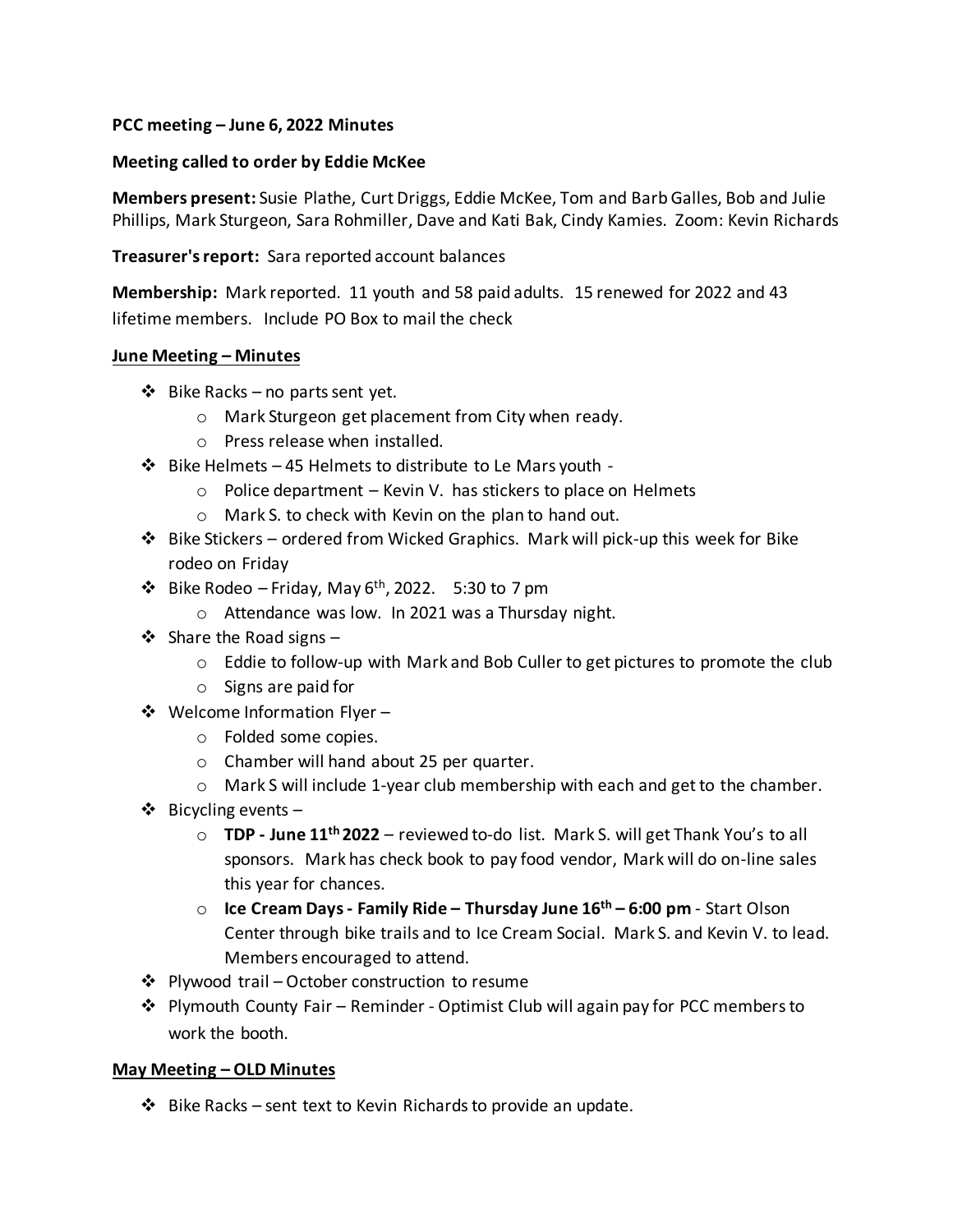- o Mark Sturgeon will reach out to the city and street department to get placement.
- $\circ$  Picture taken for press release to send out to the Plymouth County towns.
- $\cdot \cdot$  Bike Helmets 45 Helmets to distribute to Le Mars youth no change
	- o Police department has the 45 helmets PCC will purchase 15. Kevin V. will provide amount due.
	- $\circ$  We will assist the police department to distribute around the bike trails or around town to young riders that are not wearing helmets.
	- o Discuss in June for time frame
- ❖ Bike Stickers ordered from Wicked Graphics. Mark will pick-up this week for Bike rodeo on Friday
- $\cdot$  Bike Rodeo Friday, May 6<sup>th</sup>, 2022. 5:30 to 7 pm
	- o Hand outs:
		- Bike Lights- Kati has the lights. Check made out to Siouxland cyclists for payment.
		- Plywood trail wristbands
		- Safety list copies leftover from last year
		- Stickers
	- o Bike Rodeo Flyer was distributed to the schools by Mark
	- o Parking lots approved for both TDP and Bike Rodeo. Street Closure approved.
	- o Rotary members to help. Susie follow-up with Jim Gergeni. 4 to 6 members will help.
	- o Food Susie Hot dogs, chips, water is purchased. Buns, plates, napkins will get on Friday and bring.
		- Planning for 50
	- $\circ$  Sentinel post and KLEM what's NOW Mark S. will contact and do this week Thursday.
	- o PCC members to help. Bob, Julie, Mark, Susie, Sara, Dave, Kati, Curt, Eddie, Tom, Barb, Clayton. Be there by 5pm.
	- $\circ$  Iowa Bike Coalition Mark to check on their setup time. 4:30 pm. Confirmed.
- ❖ Share the Road signs
	- o Eddie to follow-up with Mark and Bob Culler to get pictures to promote the club
- ❖ Welcome Information Flyer
	- o Julie will email Flyer for printing. Susie will print copies.
	- o Mark S to confirm number of copies needed.
	- $\circ$  Included gift will be 1-year membership to the club. Mark S. will print up free membership certificate.
	- o Will fold flyers at the June meeting.
- $\dots$  Bicycling events
	- o **TDP - June 11th 2022** reviewed to-do list. Final check point at June 6th meeting.